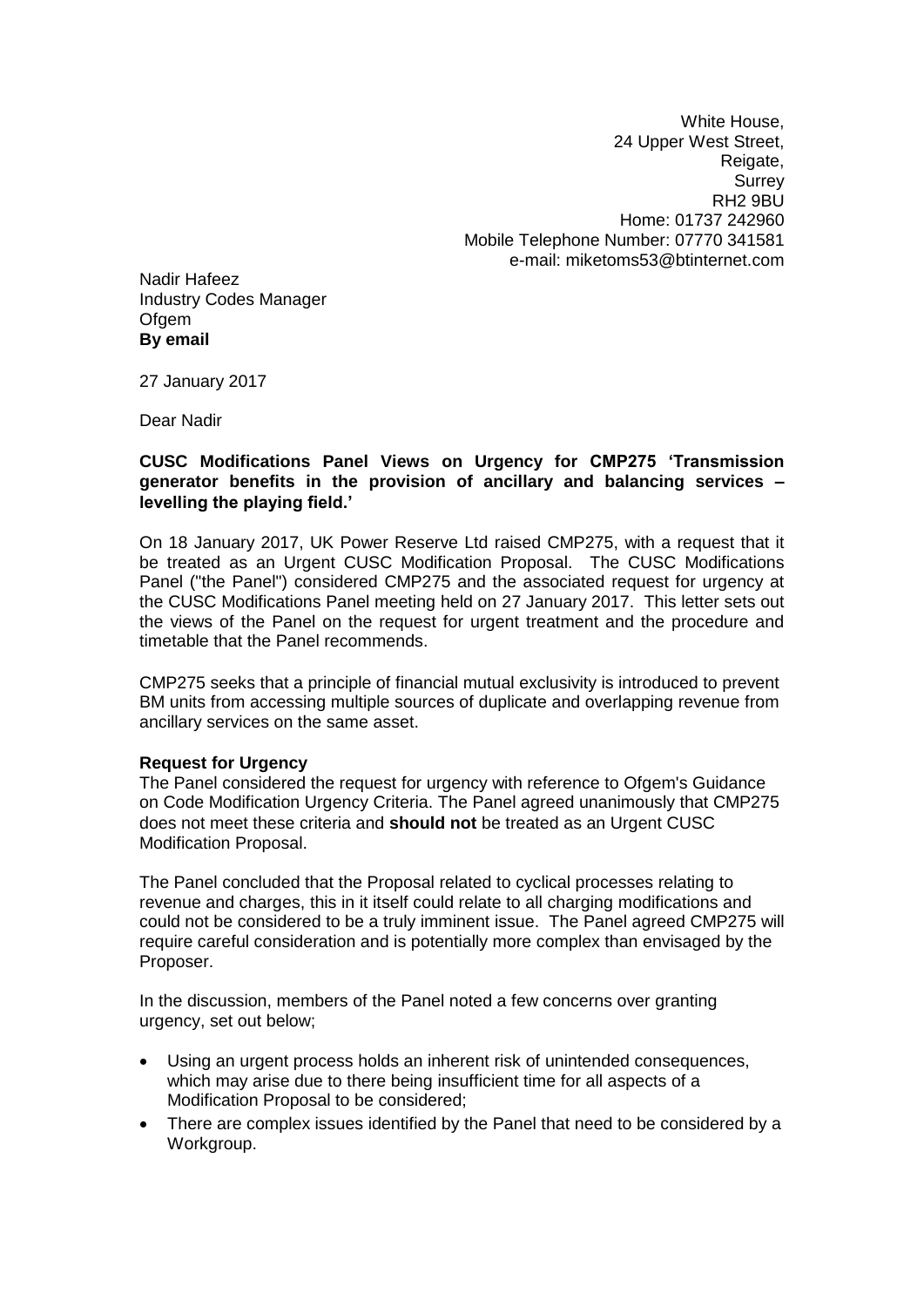### **Procedure and Timetable**

Having decided to not recommend urgency to Ofgem, the Panel discussed an appropriate process for CMP275. The Panel agreed that the CMP275 proposal would require Workgroup consideration due to the potential implications of the proposal against the current market conditions.

The Panel agreed that CMP275 subject to Ofgem's decision on urgency should follow the attached Code Administrators proposed standard timetable (Appendix 1). This was supported unanimously by the Panel. For information, Appendix 2 details the Urgent timetable reviewed and not supported by the Panel.

Please do not hesitate to contact me if you have any questions on this letter or the proposed process and timetable. I look forward to receiving your response.

Yours sincerely

Michael Toms CUSC Panel Chair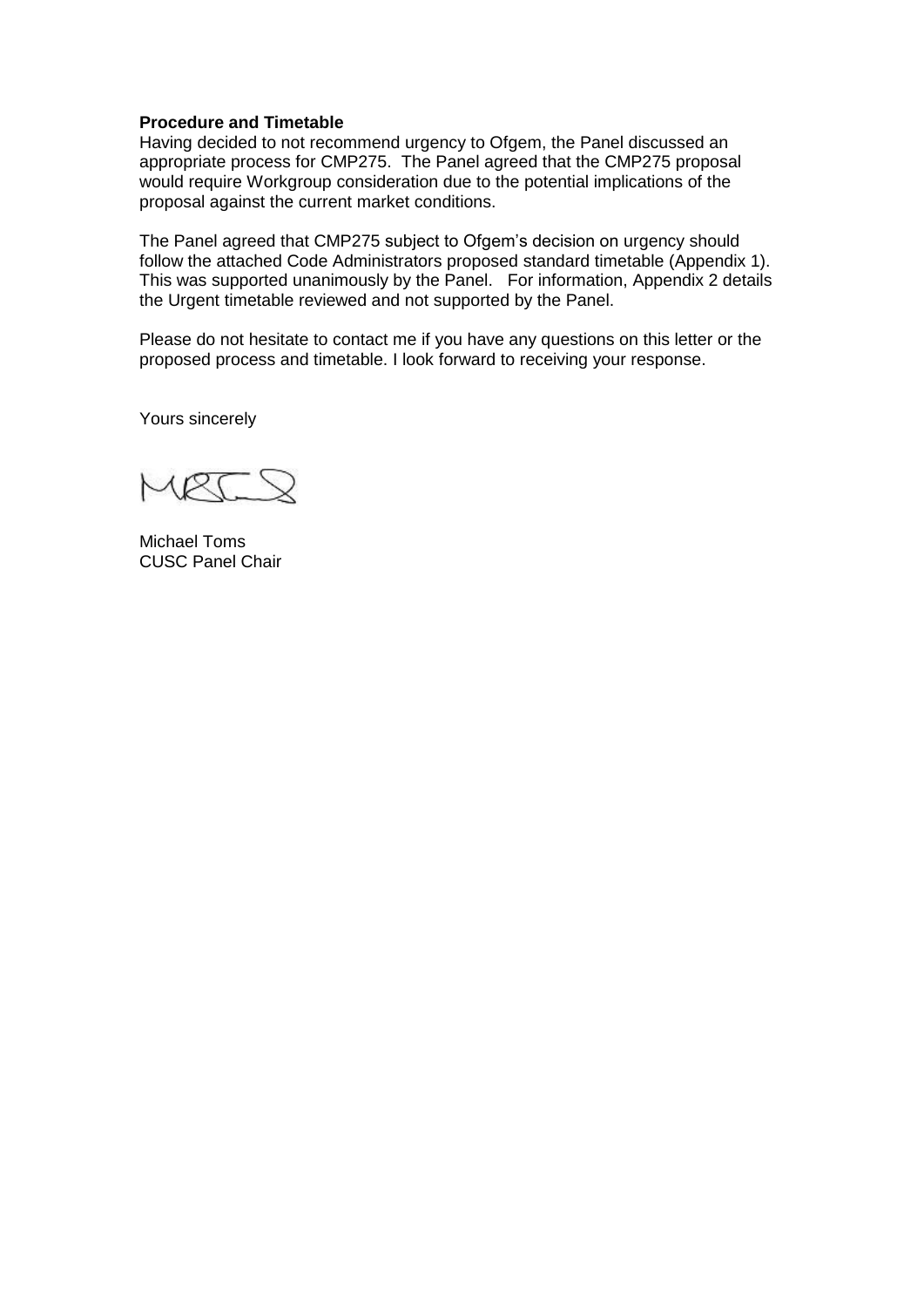# **Appendix 1 – Recommended Standard Workgroup Timetable**

The following standard timetable is indicative for CMP275 as per the recommendation of the Code Administrator and the CUSC Panel.

| 18 January 2017     | <b>CUSC Modification Proposal and request for Urgency</b><br>submitted             |
|---------------------|------------------------------------------------------------------------------------|
| 27 January 2017     | CUSC Panel meeting to consider proposal and urgency<br>request                     |
| 27 January 2017     | Panel's view on urgency submitted to Ofgem for<br>consultation                     |
| 27 January 2017     | Request for Workgroup members (10 Working days)<br>(responses by 10 February 2017) |
| 3 February 2017     | Ofgem's view on urgency provided (5 Working days)                                  |
| w/c13 February 2017 | Workgroup meeting 1                                                                |
| w/c 6 March 2017    | Workgroup meeting 2                                                                |
| w/c 27 March 2017   | Workgroup meeting 3                                                                |
| 10 April 2017       | <b>Workgroup Consultation issued (15 days)</b>                                     |
| 5 May 2017          | Deadline for responses                                                             |
| w/c 15 May 2017     | Workgroup meeting 4                                                                |
| w/c 5 June 2017     | Workgroup meeting 5 (agree WACMs and Vote)                                         |
| 22 June 2017        | Workgroup report issued to CUSC Panel                                              |
| 30 June 2017        | CUSC Panel meeting to approve WG Report                                            |

Post Workgroup modification process

| 3 July 2017      | Code Administrator Consultation issued (15 Working<br>days)  |
|------------------|--------------------------------------------------------------|
| 24 July 2017     | Deadline for responses                                       |
| 31 July 2017     | Draft FMR published for industry comment (5 Working<br>Days) |
| 8 August 2017    | Deadline for comments                                        |
| 17 August 2017   | Draft FMR circulated to Panel                                |
| 25 August 2017   | Panel meeting for Panel recommendation vote                  |
| 31 August 2017   | FMR circulated for Panel comment (3 Working day)             |
| 5 September 2017 | Deadline for Panel comment                                   |
| 8 September 2017 | Final report sent to Authority for decision                  |
| 13 October 2017  | Indicative Authority Decision due (25 working days)          |
| 20 October 2017  | Implementation date                                          |